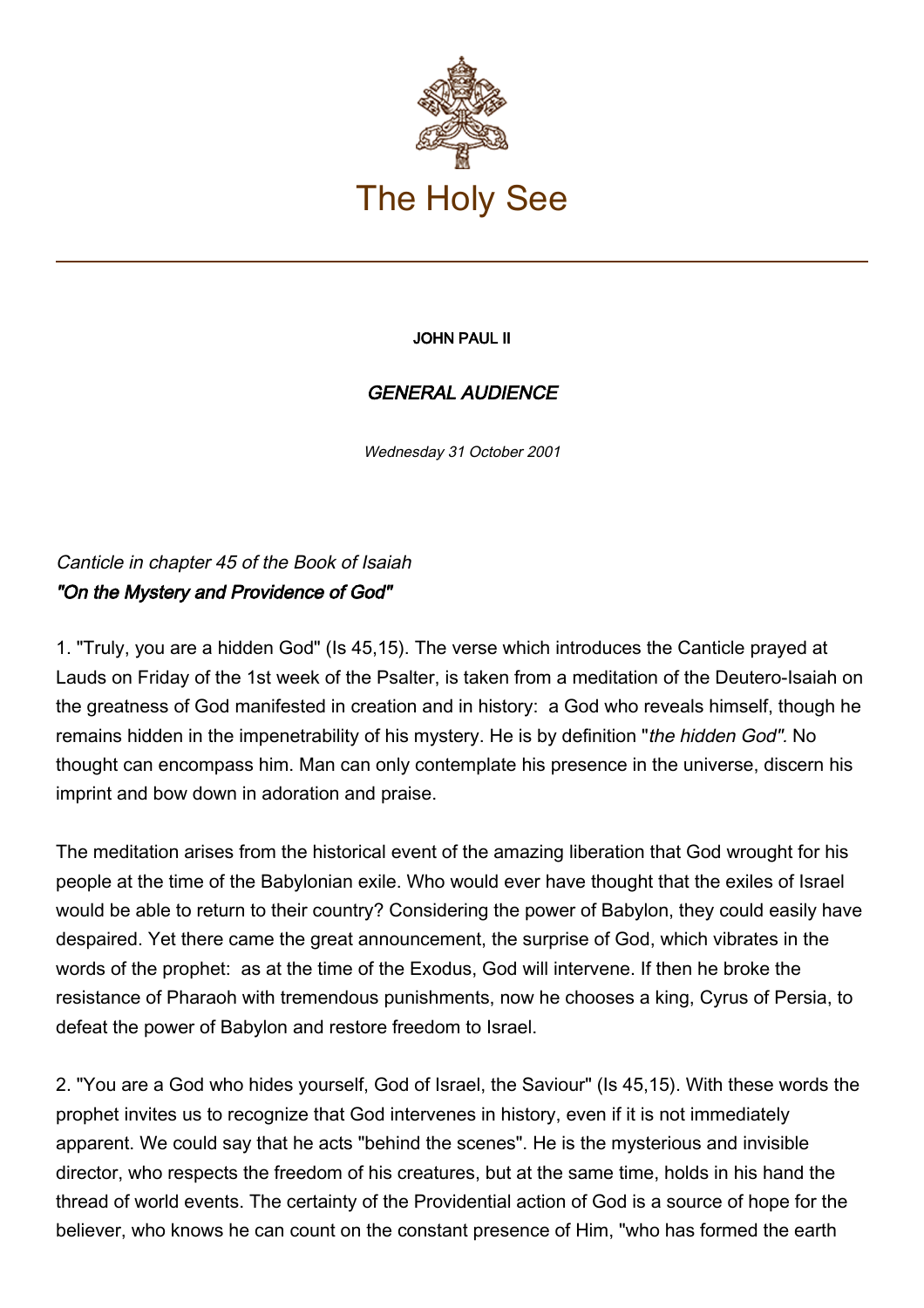and made it, he established it" (Is 45,18).

Indeed, the creative act is not an episode that is lost in the night of time, so that the world, after that beginning, must be considered as abandoned to itself. God continually brings into being the creation that came from his hands. To acknowledge him is to confess his uniqueness: "Was it not I, the Lord? Outside of me there is no other God" (Is 45,21). God is by definition the only God. Nothing can be compared with him. Everything is subject to him. From here follows the repudiation of idolatry, for which the prophet pronounces harsh words: "They have no knowledge who carry about their wooden idols, and keep praying to a god that cannot save" (Is 45,20). How can we bow down in adoration before a human product?

3. For our present day sensitivity this polemic might seem exaggerated, as if it were criticising the images themselves, without realizing that they might have a symbolic value, which is compatible with the spiritual adoration of the one God. Certainly, what comes into play is the wise divine pedagogy which, by the rigid discipline of the exclusion of images, historically protected Israel from polytheistic contamination. The Church, basing herself on the face of God manifested in the Incarnation of Christ, recognised in the Second Council of Nicea (787) the possibility of using sacred images, provided they are understood in their essentially relational value.

The prophetic admonition retains its importance in view of all the forms of idolatry, not consisting in the improper use of images, but rather often hidden in the attitudes with which men and things are considered as absolute values that are substituted for God himself.

4. On the side of creation, the hymn places us within history, where Israel often did experience the beneficent and merciful power of God, his fidelity and his providence. Particularly, the love of God for his people appears again in such an open and striking way in setting them free from exile that the prophet calls to witness it the "survivors of the nations". He invites them to debate, if they can: "Assemble yourselves and come, draw near together you survivors of the nations" (Is 45,20). The prophet concludes that the intervention of the God of Israel is indisputable.

Then a magnificent universalist perspective emerges. God proclaims: "Turn to me and be saved, all the ends of the earth, because I am God and there is no other" (Is 45,22). So it becomes clear that the predilection which God has shown Israel as his people is not an act of exclusion, but rather an act of love from which all of humanity is destined to benefit.

Hence, we find outlined in the Old Testament the "sacramental" concept of the history of salvation, which, does not see in the special election of the sons of Abraham and later of the disciples of Christ in the Church, a privilege which does not mean to "close" or "exclude", but the sign and instrument of a universal love.

5. The invitation to adore and the offer of salvation is directed to all peoples: "To me every knee